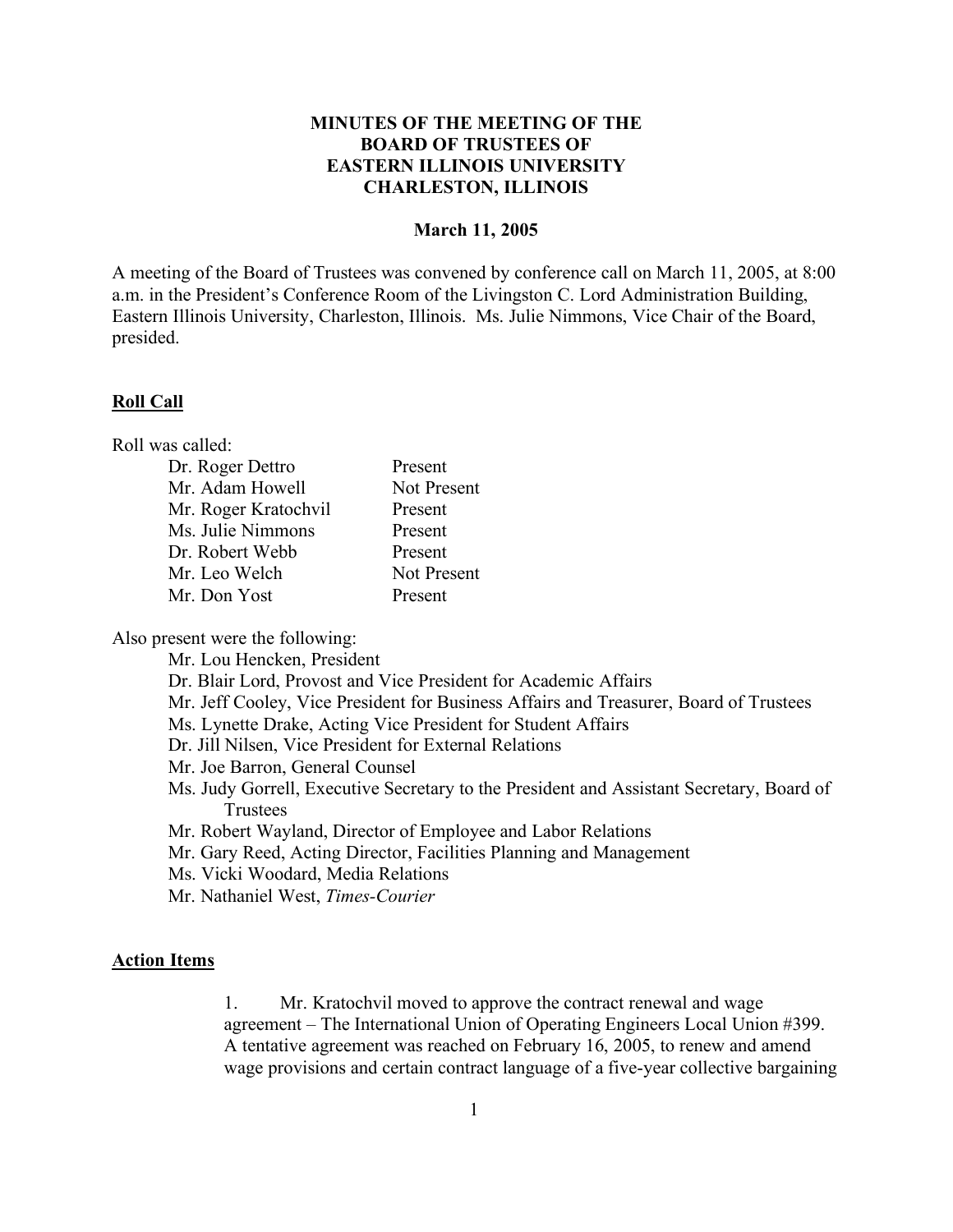agreement. The new agreement would be effective for the period August 1, 2004 through July 31, 2009. The estimated cost of the 2.5% increase effective August 1, 2004 would be \$13,720, the estimated cost of promotions to Stationary Engineer would be \$28,780 (Costs for promotions are expected to be offset by reductions in overtime and implementation of amended contract language affecting operational staffing.); the estimated cost of the 3.0% increase effective August 1, 2005 would be \$17,740; and the estimated cost of the 3.0% increase effective August 1, 2006 would be \$18,270. Dr. Dettro seconded the motion.

Roll was called and the vote was as follows:

Dr. Roger Dettro Yes Mr. Roger Kratochvil Yes Dr. Robert Webb Yes Mr. Don Yost Yes Ms. Julie Nimmons Yes

Motioned carried.

2. Dr. Webb moved to approve the lease/purchase agreement of property located at  $1532.4<sup>th</sup>$  Street, Charleston, IL. This land would be used exclusively for a parking lot. The total cost of the lease/purchase agreement would be \$218,935 if the purchase option was exercised. The cost would include \$19,900 per year for three years, \$147,900 for the purchase of this property at the end of the lease term, and \$11,335 for demolition costs. The acquisition of property in this location is consistent with the campus master plan that envisions the relocation of parking to the perimeter of campus, and this location is identified on the campus master plan as a parking lot. Mr. Kratochvil seconded the motion.

Roll was called and the vote was as follows:

Dr. Roger Dettro Yes Mr. Roger Kratochvil Yes Dr. Robert Webb Yes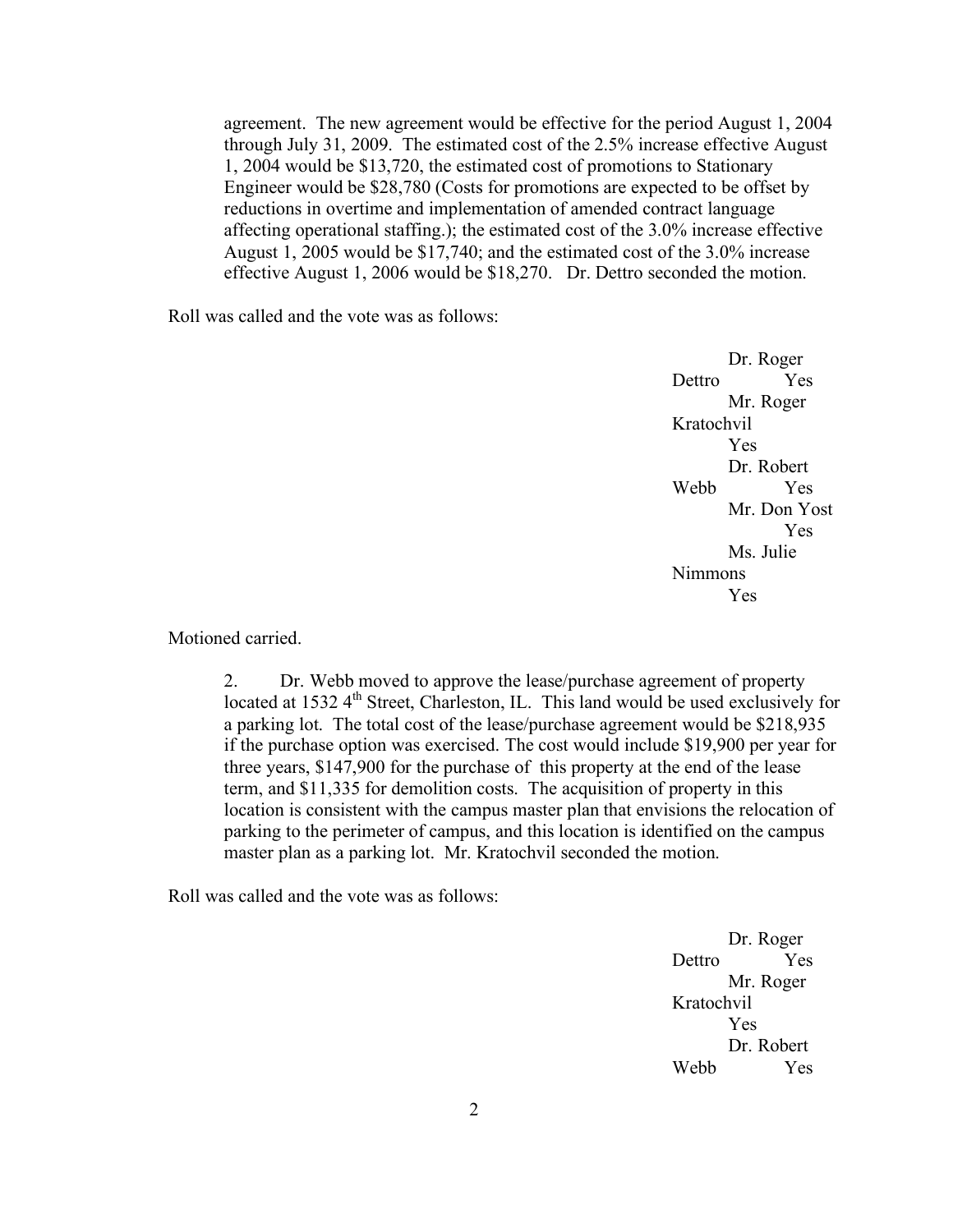Mr. Don Yost Yes Ms. Julie Nimmons Yes

Motioned carried.

3. Dr. Dettro moved to approve the general construction portion of the reconstruction of Blair Hall at a cost of \$3,243,600. The vendor is English Brothers of Champaign, IL.

Dr. Webb seconded the motion.

Roll was called and the vote was as follows:

Dr. Roger Dettro Yes Mr. Roger Kratochvil Yes Dr. Robert Webb Yes Mr. Don Yost Yes Ms. Julie Nimmons Yes

Motioned carried.

4. Mr. Kratochvil moved to approve the plumbing portion of the reconstruction of Blair Hall at a cost of \$268,258. The vendor is McWilliams Mechanicals of Champaign, IL. Dr. Dettro seconded the motion.

Roll was called and the vote was as follows:

Dr. Roger Dettro Yes Mr. Roger Kratochvil Yes Dr. Robert Webb Yes Mr. Don Yost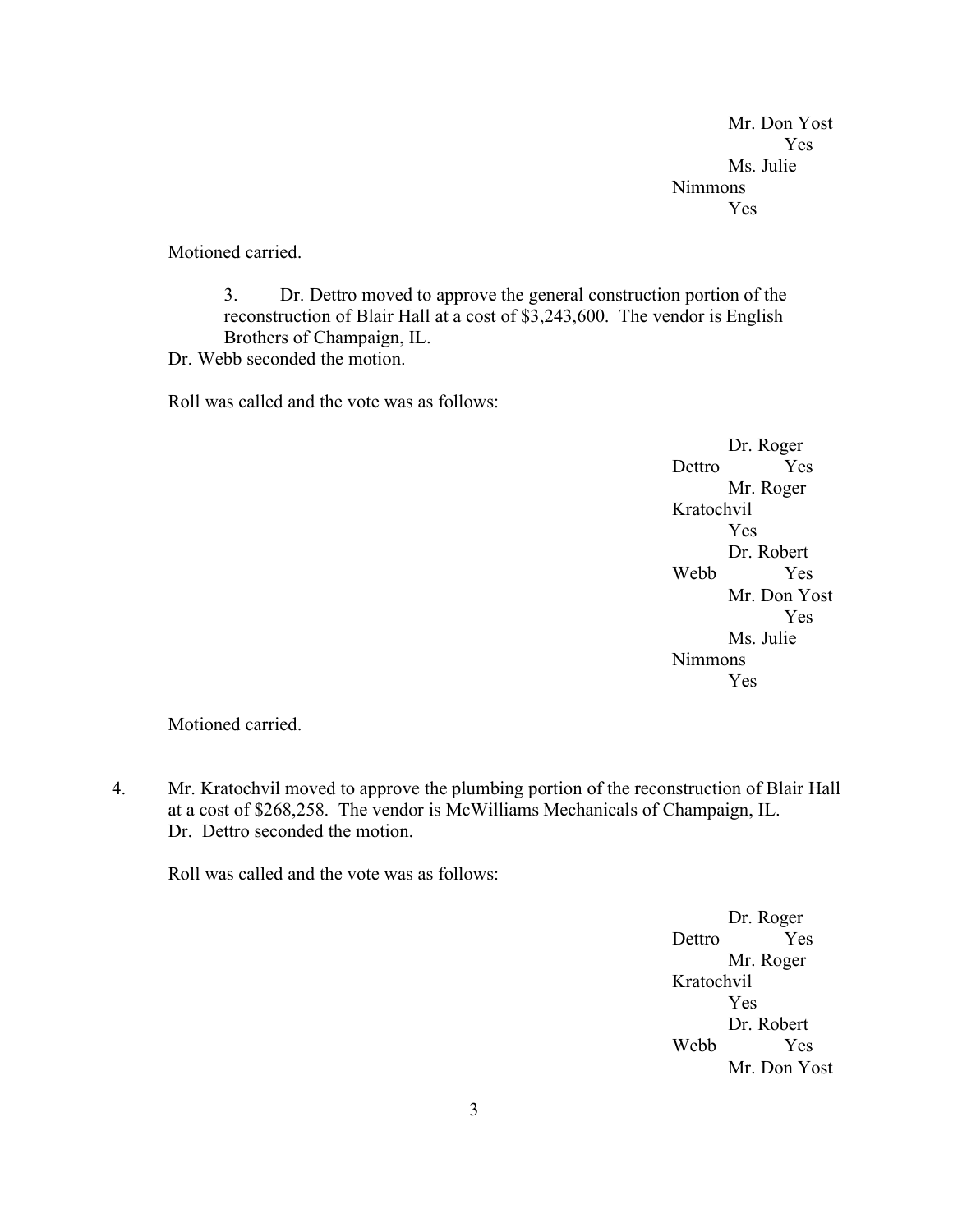Yes Ms. Julie Nimmons Yes

Motioned carried.

5. Mr. Yost moved to approve the heating portion of the reconstruction of Blair Hall at a cost of \$849,000. The vendor is Reliable Plumbing & Heating of Savoy, IL. Dr. Webb seconded the motion.

Roll was called and the vote was as follows:

Dr. Roger Dettro Yes Mr. Roger Kratochvil Yes Dr. Robert Webb Yes Mr. Don Yost Yes Ms. Julie Nimmons Yes

Motioned carried.

6. Dr. Dettro moved to approve the ventilation portion of the reconstruction of Blair Hall at a cost of \$399,900. The vendor is Nogle & Black Mechanical of Urbana, IL. Dr. Webb seconded the motion.

Roll was called and the vote was as follows:

Dr. Roger Dettro Yes Mr. Roger Kratochvil Yes Dr. Robert Webb Yes Mr. Don Yost Yes Ms. Julie Nimmons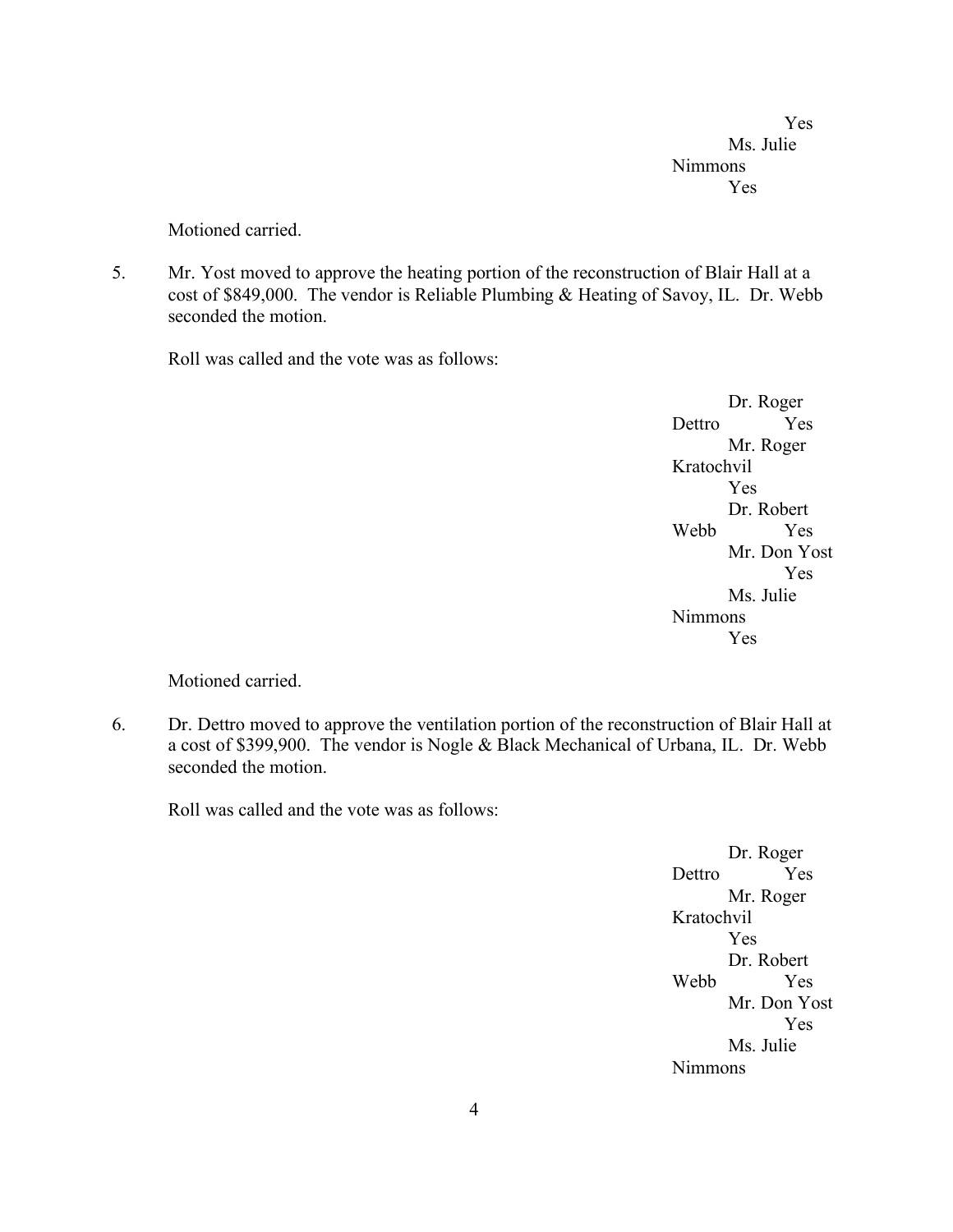Motioned carried.

7. Dr. Webb moved to approve the electrical portion of the reconstruction of Blair Hall at a cost of \$654,000. The vendor is Bodine Electric of Decatur, IL. Mr. Yost seconded the motion.

Roll was called and the vote was as follows:

Dr. Roger Dettro Yes Mr. Roger Kratochvil Yes Dr. Robert Webb Yes Mr. Don Yost Yes Ms. Julie Nimmons Yes

Motioned carried.

8. Dr. Dettro moved to approve the purchase and installation of the sprinkler system in Blair Hall at a cost of \$108,234. The vendor is McDaniel Fire Systems, Inc. of Champaign, IL. Mr. Kratochvil seconded the motion.

Roll was called and the vote was as follows:

Dr. Roger Dettro Yes Mr. Roger Kratochvil Yes Dr. Robert Webb Yes Mr. Don Yost Yes Ms. Julie Nimmons Yes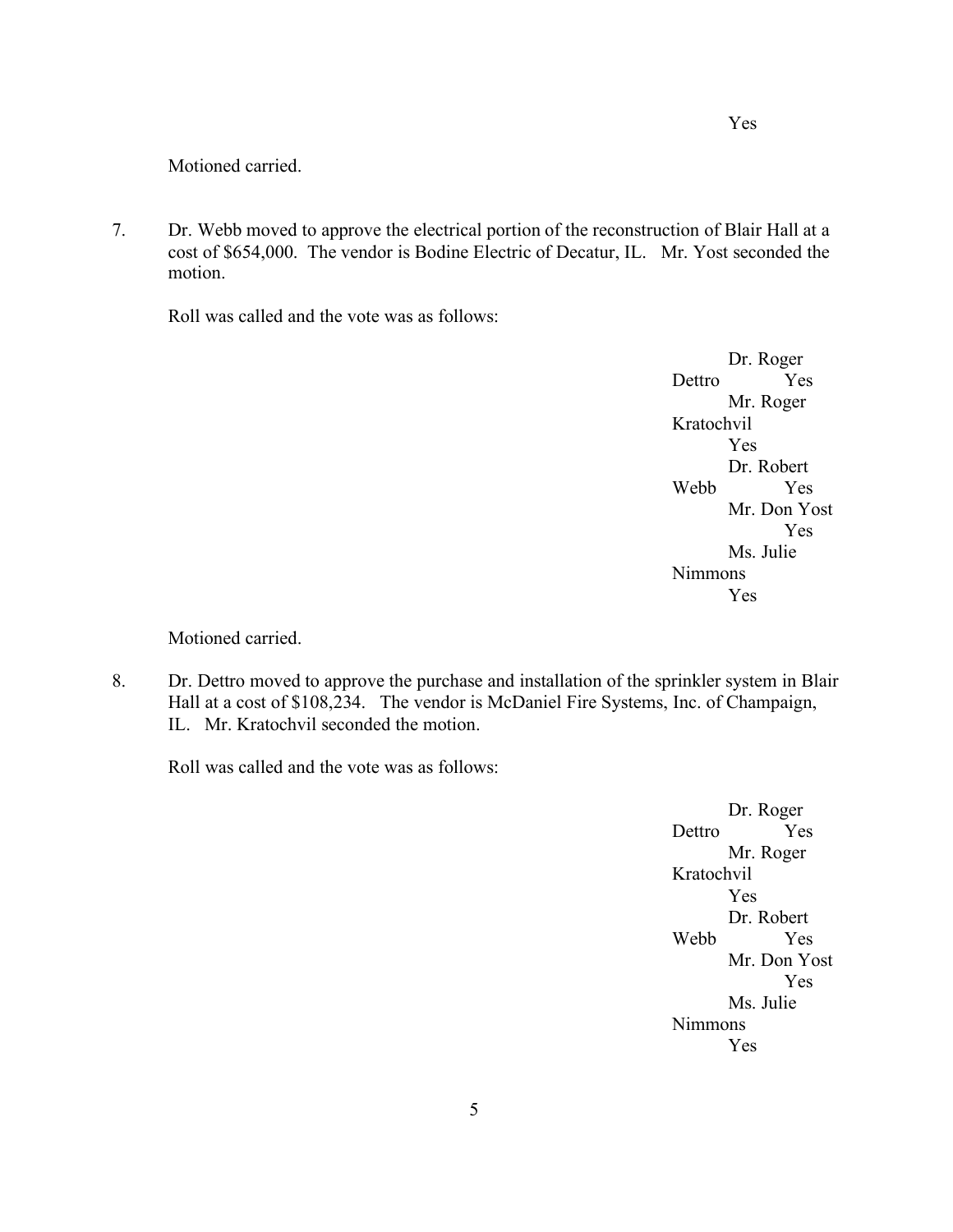# Motioned carried.

The total cost of the reconstruction of Blair Hall is \$6,075,292 which includes a \$552,300 contingency. The project consists of all labor, materials and equipment required to completely renovate and restore Blair Hall following the devastating fire which occurred in April 2004. The project also includes a 4,800 square foot addition on the west side of the building, a modification to the first floor elevation and the installation of an automatic fire sprinkler system for the entire building. The renovation, building addition and first floor modification provides space for expanded/larger classrooms, improve traffic flow in the building and improve office space for the building occupants.

9. Mr. Kratochvil moved to approve the electrical portion of the fire sprinkler system of Carman Hall at a cost of \$259,790. The vendor is Anderson Electric of Mattoon, IL. Dr. Dettro seconded the motion

Roll was called and the vote was as follows:

Dr. Roger Dettro Yes Mr. Roger Kratochvil Yes Dr. Robert Webb Yes Mr. Don Yost Yes Ms. Julie Nimmons Yes

Motioned carried.

10. Dr. Dettro moved to approve the plumbing portion of the fire sprinkler system of Carman Hall at a cost of \$34,616. The vendor is Shepard & Shepard, Inc. of Mattoon, IL. Mr. Kratochvil seconded the motion.

Roll was called and the vote was as follows:

Dr. Roger Dettro Yes Mr. Roger Kratochvil Yes Dr. Robert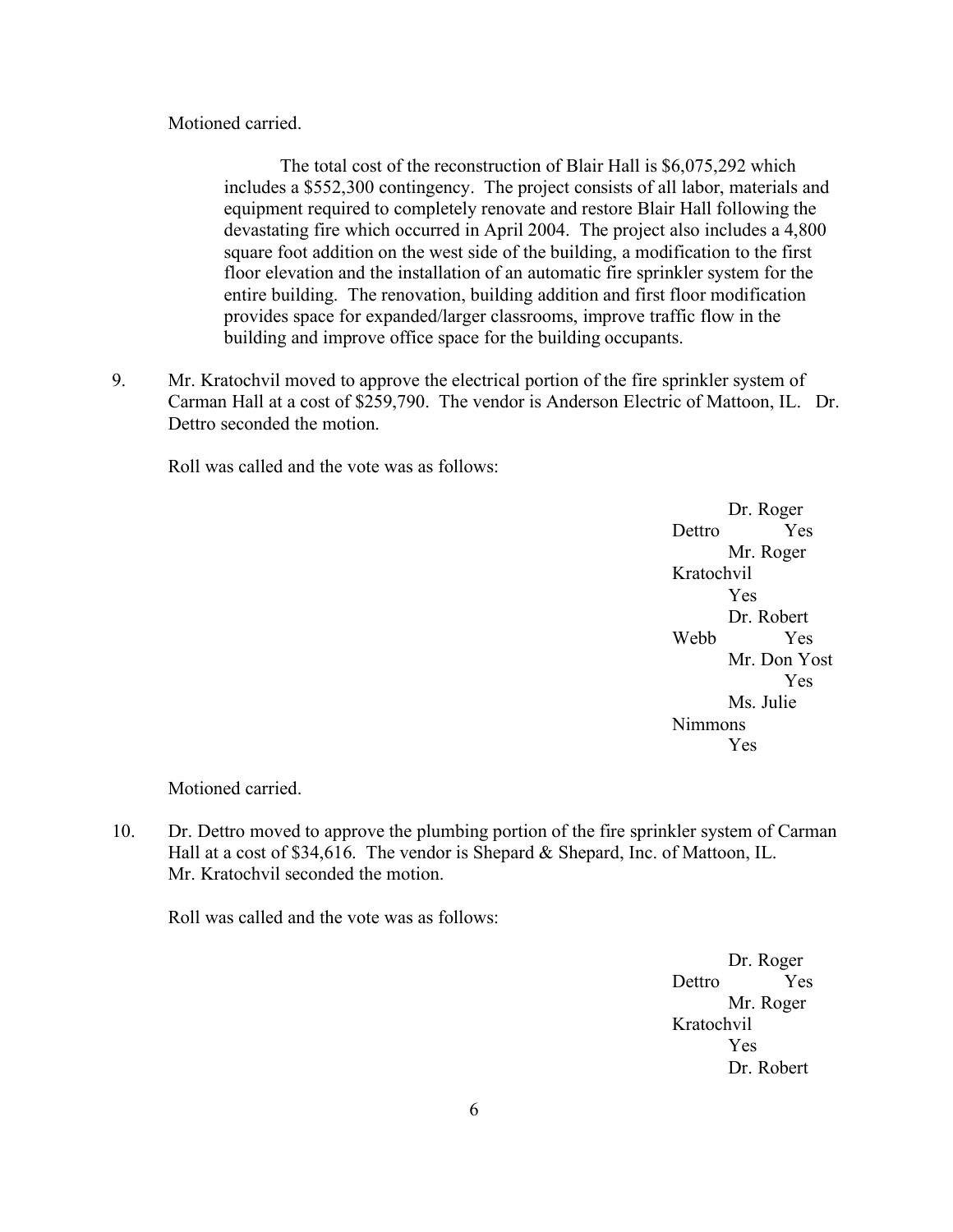Webb Yes Mr. Don Yost Yes Ms. Julie Nimmons Yes

Motioned carried.

11. Mr. Kratochvil moved to approve the purchase of the sprinkler system for Carman Hall at a cost of \$937,000. The vendor is Automatic Fire Sprinkler Co. of Bloomington, IL. Dr. Dettro seconded the motion.

Roll was called and the vote was as follows:

Dr. Roger Dettro Yes Mr. Roger Kratochvil Yes Dr. Robert Webb Yes Mr. Don Yost Yes Ms. Julie Nimmons Yes

Motioned carried.

The total cost of the fire sprinkler system for Carman Hall is \$1,354,546 which includes a \$123,140 contingency. The project consists of all labor, materials and equipment required to install a wet-pipe sprinkler system in Carman Hall. Installation of the sprinkler system in the ten-story Carman North tower will occur during the summer 2005. Sprinkler installation in the nine-story Carman South tower will occur during the summer 2006. The project also includes a new door security system in the two tower's stairwells interlocked with the fire alarm system.

#### **Executive Session**

Dr. Webb moved that the Board convene in executive session to consider the employment of personnel as recommended by 2.C.1 of the open meetings act. Dr. Dettro seconded the motion.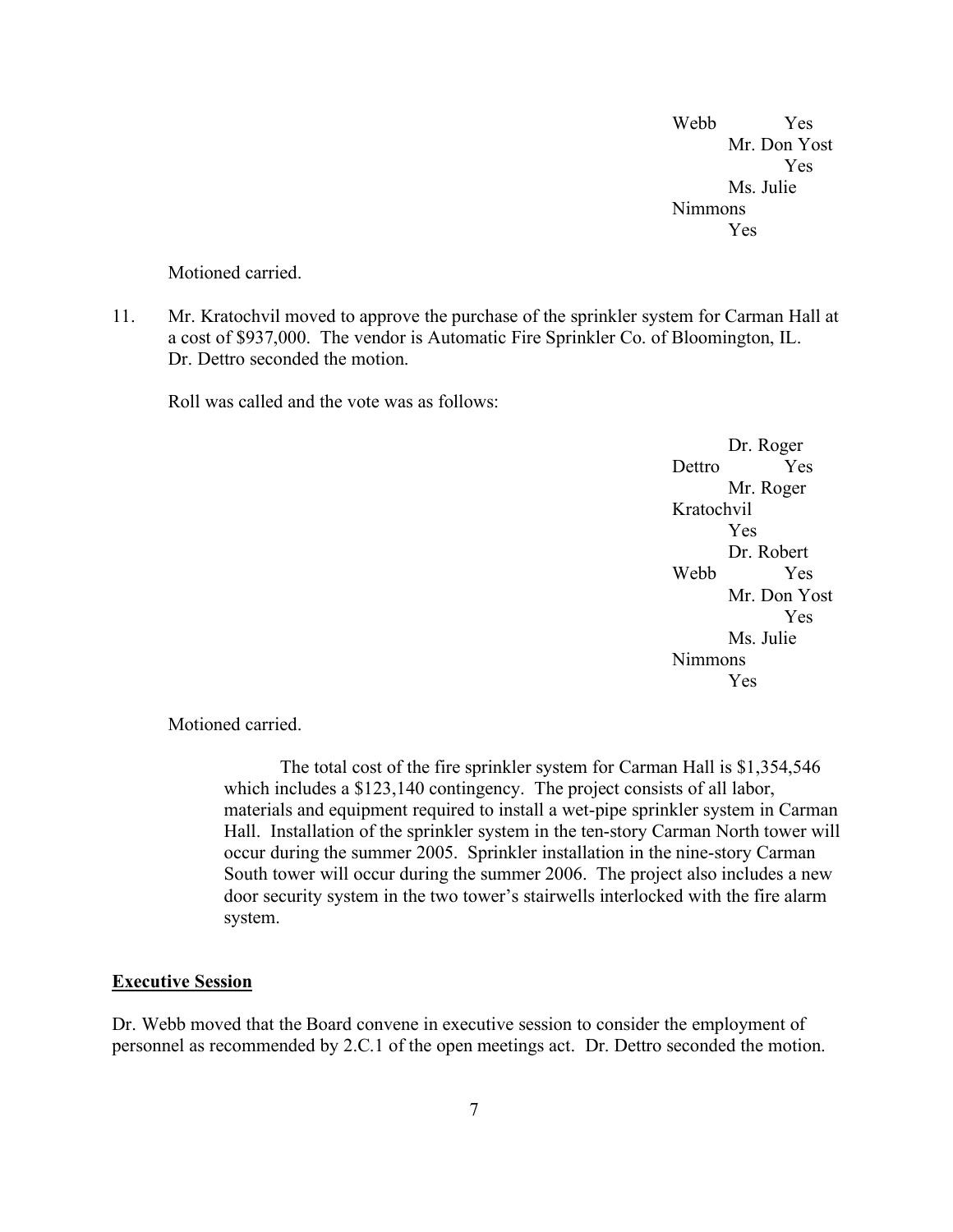Roll was called and the vote was as follows:

Dr. Roger Dettro Yes Mr. Roger Kratochvil Yes Dr. Robert Webb Yes Mr. Don Yost Yes Ms. Julie Nimmons Yes

## Motioned carried.

Dr. Webb moved that the Board reconvene in open session. Dr. Dettro seconded the motion.

Roll was called and the vote was as follows:

Dr. Roger Dettro Yes Mr. Roger Kratochvil Yes Dr. Robert Webb Yes Mr. Don Yost Yes Ms. Julie Nimmons Yes

Motioned carried.

### **Adjourn**

Dr. Dettro moved to adjourn. Mr. Kratochvil seconded the motion.

Roll was called and the vote was as follows:

Dr. Roger Dettro Yes Mr. Roger